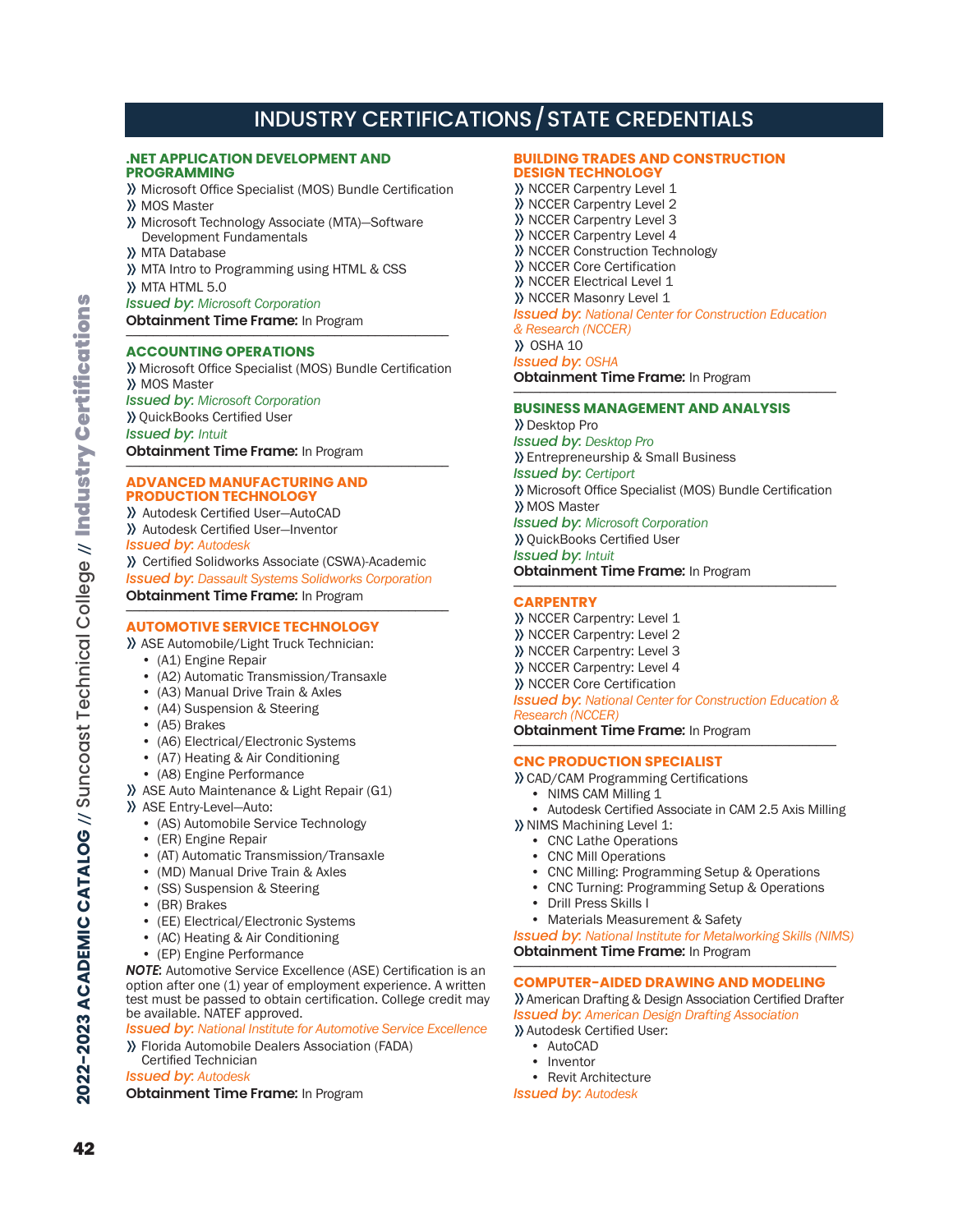>>Certified Solidworks Associate (CSWA)-Academic >>Certified Solidworks Professional (CSWP)-Academic *Issued by: Dassault Systems Solidworks Corporation* **Obtainment Time Frame:** In Program

## **COMPUTER SYSTEMS & INFORMATION TECHNOLOGY (CSIT)**

>>CompTIA A+ >>CompTIA Network+ *Issued by: Computing Technology Industry Association* **Obtainment Time Frame:** In Program

## **CORRECTIONAL OFFICER (BRTP)**

>>State Officers Certification Exam (SOCE)– Corrections Officer *Issued by: FL Department of Law Enforcement and Criminal Justice Standards and Training Commission* **Obtainment Time Frame***:* Within 4 years of start of training

## **COSMETOLOGY**

>>Licensed Cosmetologist *Issued by: FL Department of Business & Professional Regulation*

\_\_\_\_\_\_\_\_\_\_\_\_\_\_\_\_\_\_\_\_\_\_\_\_\_\_\_\_\_\_\_\_\_\_\_\_\_\_\_\_\_\_\_\_\_\_\_\_

**Obtainment Time Frame***:* Within 2 years of program completion \_\_\_\_\_\_\_\_\_\_\_\_\_\_\_\_\_\_\_\_\_\_\_\_\_\_\_\_\_\_\_\_\_\_\_\_\_\_\_\_\_\_\_\_\_\_\_\_

#### **CROSSOVER FROM CORRECTIONAL OFFICER TO LAW ENFORCEMENT OFFICER**

>>State Officers Certification Exam (SOCE)– Law Enforcement Officer

*Issued by: FL Department of Law Enforcement and Criminal Justice Standards and Training Commission* **Obtainment Time Frame***:* Within 4 years of start of training \_\_\_\_\_\_\_\_\_\_\_\_\_\_\_\_\_\_\_\_\_\_\_\_\_\_\_\_\_\_\_\_\_\_\_\_\_\_\_\_\_\_\_\_\_\_\_\_

## **DIGITAL DESIGN**

>>Adobe Certified Associate (ACA)―Illustrator >>Adobe Certified Associate (ACA)―InDesign >>Adobe Certified Associate (ACA)―Photoshop \*Creative Cloud 2015 or later *Issued by: Adobe Systems* **Obtainment Time Frame:** In Program

## **DIGITAL VIDEO TECHNOLOGY**

>>Adobe Certified Associate (ACA)―Premiere Pro >>Adobe Certified Associate (ACA)―Photoshop \*Creative Cloud 2015 or later *Issued by: Adobe Systems* **Obtainment Time Frame:** In Program

#### **ELECTRICITY**

>> Mike Holt Enterprises Apprenticeship Level 1 *Issued by: Mike Holt Enterprises*

>> NCCER Core Certification >> NCCER Electrical Level 1 >> NCCER Electrical Level 2 >> NCCER Electrical Level 3 >> NCCER Electrical Level 4 *Issued by: National Center for Construction Education & Research (NCCER)*

ADDITIONAL CERTIFICATIONS OBTAINED: >> OSHA 10 hour *Issued by: OSHA* >>CPR and First Aid **Obtainment Time Frame:** In Program

## **EMERGENCY MEDICAL TECHNICIAN (ATD)**

>>Emergency Medical Technician (EMT) *Issued by: National Registry of Emergency Medical Technicians*

**Obtainment Time Frame***:* Within 2 years of program completion \_\_\_\_\_\_\_\_\_\_\_\_\_\_\_\_\_\_\_\_\_\_\_\_\_\_\_\_\_\_\_\_\_\_\_\_\_\_\_\_\_\_\_\_\_\_\_\_

#### **FACIALS SPECIALTY**

>> Program graduates are eligible to apply for a Florida Facial Specialist Registration

*Issued by: FL Department of Business & Professional Regulation*

**Obtainment Time Frame***:* Within 2 years of program completion \_\_\_\_\_\_\_\_\_\_\_\_\_\_\_\_\_\_\_\_\_\_\_\_\_\_\_\_\_\_\_\_\_\_\_\_\_\_\_\_\_\_\_\_\_\_\_\_

## **FIREFIGHTER**

>>Florida Firefighter Certificate of Compliance *Issued by: FL Department of Financial Services, State Fire Marshall, Bureau of Fire Standards & Training* **Obtainment Time Frame:** Within 1 year of program completion \_\_\_\_\_\_\_\_\_\_\_\_\_\_\_\_\_\_\_\_\_\_\_\_\_\_\_\_\_\_\_\_\_\_\_\_\_\_\_\_\_\_\_\_\_\_\_\_

## **FLORIDA LAW ENFORCEMENT ACADEMY**

>> State Officers Certification Exam (SOCE)– Law Enforcement Officer

*Issued by: FL Department of Law Enforcement and Criminal Justice Standards and Training Commission* **Obtainment Time Frame***:* Within 4 years of start of training \_\_\_\_\_\_\_\_\_\_\_\_\_\_\_\_\_\_\_\_\_\_\_\_\_\_\_\_\_\_\_\_\_\_\_\_\_\_\_\_\_\_\_\_\_\_\_\_

## **HEATING, VENTILATION, AIR-CONDITIONING/ REFRIGERATION (HVAC/R) 1**

>> HVAC Excellence Employment Ready—Air Conditioning >> HVAC Excellence Employment Ready—Electrical >> HVAC Excellence Employment Ready—Heat Pump >> HVAC Excellence Light Commercial Air Conditioning >> HVAC Excellence Electric Heat >> HVAC Excellence Gas Heat *Issued by: HVAC Excellence* >> NCCER Core Certification >> NCCER HVAC Level 1 >> NCCER HVAC Level 2 >> NCCER HVAC Level 3 *Issued by: National Center for Construction Education &* 

#### *Research (NCCER)*

ADDITIONAL CERTIFICATIONS OBTAINED: >> OSHA 10 hour *Issued by: OSHA*

**Obtainment Time Frame:** In Program

#### **INDUSTRIAL MACHINERY MAINTENANCE AND REPAIR**

>> NCCER Core Certification *Industrial Machinery Certifications Continue on Page 44.*